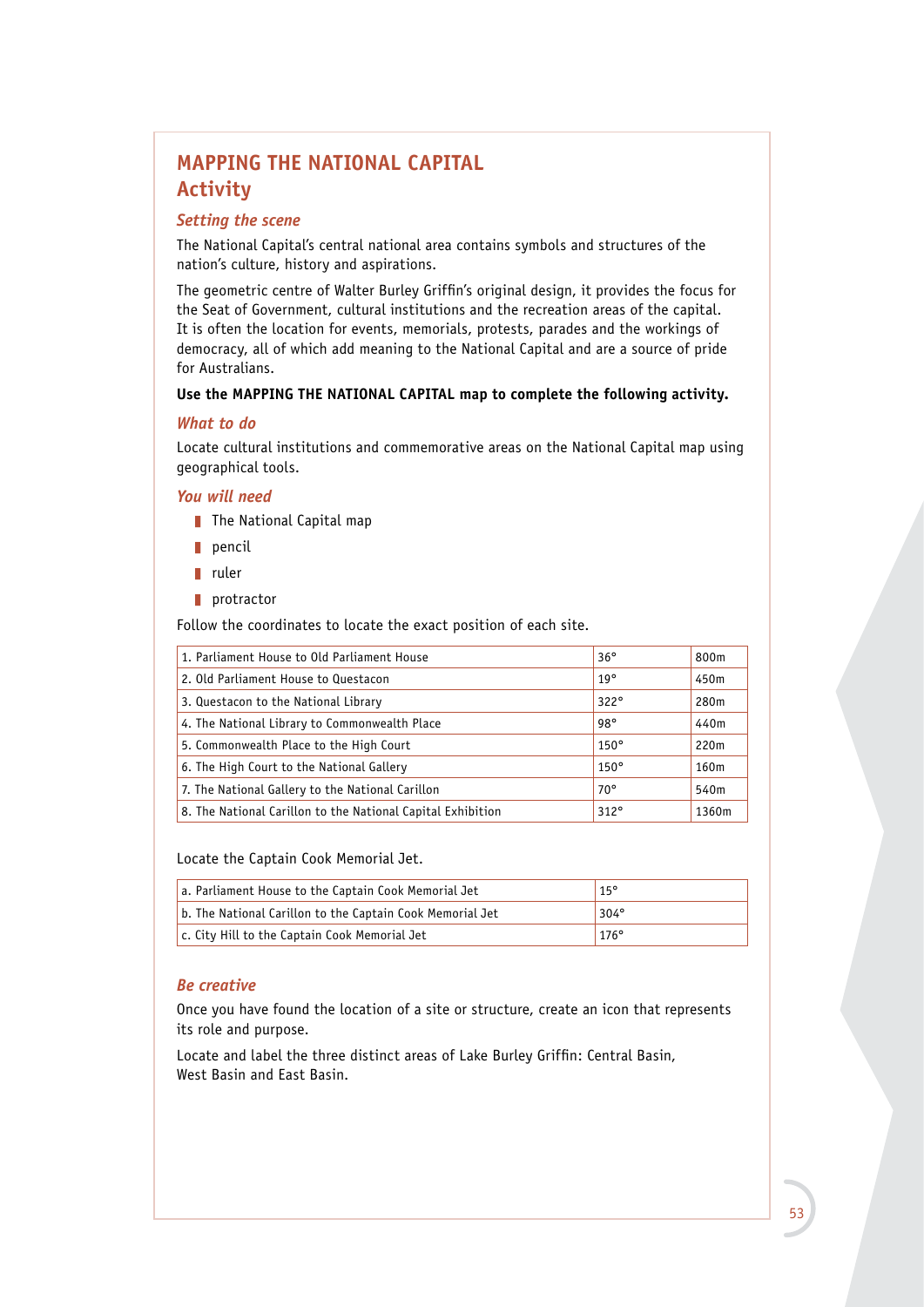# **MAPPING THE NATIONAL CAPITAL**

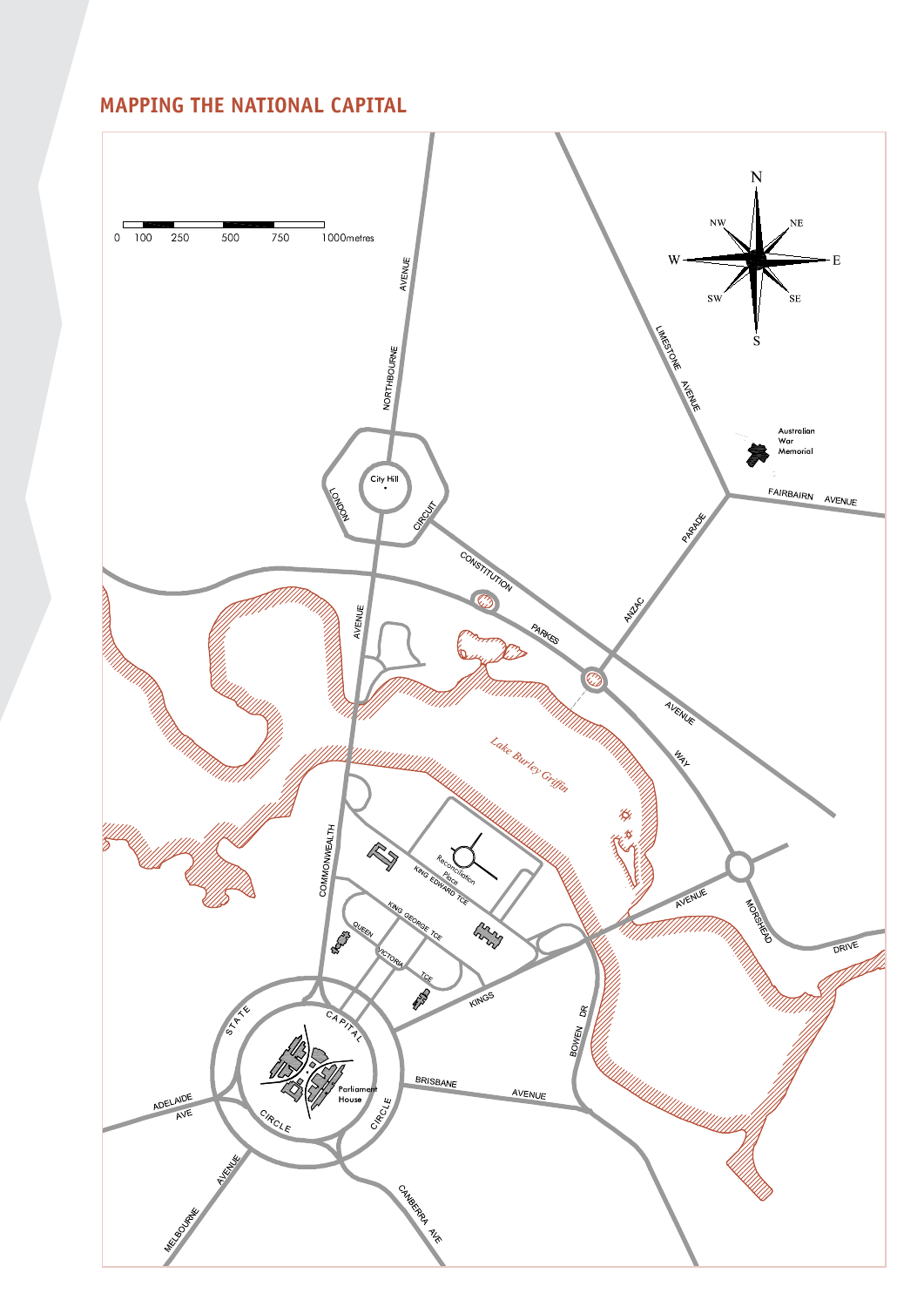# **PARLIAMENTARY ZONE SITE STUDY Activity**

### *Setting the scene*

The Parliamentary Zone is the city's central national area and contains symbols and structures of the nation's culture, history and aspirations.

The geometric centre of Walter Burley Griffin's original design, the Parliamentary Zone provides the focus for the Seat of Government, cultural institutions and the recreation areas of the capital. It is often the location for events, memorials, protests, parades and the workings of democracy, all of which add meaning to the National Capital and are a source of pride for Australians.

### *What to do*

- $\blacksquare$  Choose one of the following sites located in the national domain.
- **V** Write a 600-word report detailing the history, location and function of the site you have chosen to study.

Key points within your report should cover:

- $\blacksquare$  What was present in the area prior to the construction of the site you have chosen to study?
- $\blacksquare$  Describe the physical characteristics of the site, and any major changes to the environment.
- $\blacksquare$  Detail the history of the site.
- $\blacksquare$  Mention any key people involved in the development of the site.
- $\blacksquare$  What is the function and role of the site you are studying?
- $\blacksquare$  Why do you think this structure or public space is located within the Parliamentary Zone?
- $\blacksquare$  Why do you think this structure or public space is located in the national capital?

### *Sites found in the Parliamentary Zone*

- **Parliament House**
- **D** Old Parliament House
- **Dana Diament House Gardens**
- $\blacksquare$  The National Library of Australia
- **The National Portrait Gallery**
- **Reconciliation Place**
- Questacon The National Science & Technology Centre
- The High Court of Australia
- **The National Gallery of Australia**
- **Commonwealth Place**
- **Electoral Education Centre**
- **I** International Flag Display

### *Be creative*

Create a collage of images and textures representing the history, location and function of the site you have chosen to study.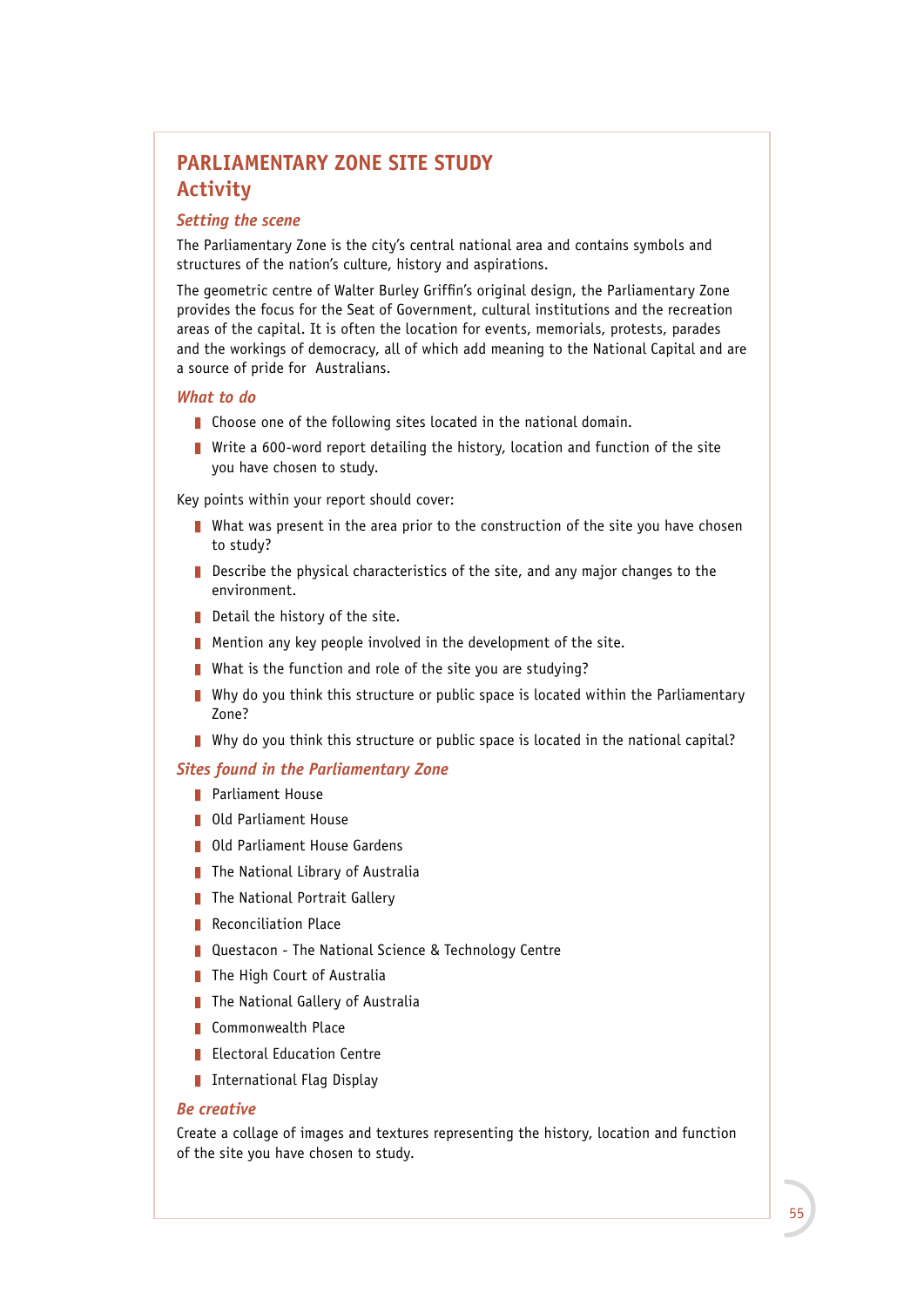## **A NATIONAL ATTRACTION Activity**

### *Setting the scene*

Canberra is a planned city and a creation of a new nation. It is also the home of the nation's most important cultural buildings, locations, celebrations and ceremonies – a place where shared values are celebrated and particular objects that Australians treasure are stored. They remind us of our shared history and who we are today. Visitors to the National Capital can experience the past and present homes of the Federal Parliament, along with the Australian War Memorial, the National Capital Exhibition and Questacon, just to name a few.

### *What to do*

- $\blacksquare$  Become familiar with important cultural buildings and national attractions in the National Capital.
- $\blacksquare$  Create your own national attraction or cultural building, one that is not yet represented in the National Capital.
- Write an 800-word report.

Key points within your report should engage with the following:

- $\blacksquare$  Justify why this national attraction or cultural building should be located in the National Capital.
- $\blacksquare$  What role or purpose would this national attraction or cultural building play in promoting Australian history, ideals and symbolism?
- What audience would the national attraction or cultural building cater to?
- $\blacksquare$  What objects or items would this building contain and display?
- $\blacksquare$  How would this building represent Australia on an international scale?
- $\blacksquare$  Where would it be located in the National Capital?
- $\blacksquare$  What environmental impact would this building have on the site nominated for its location?
- Give a name to your national attraction or cultural building and a vision statement. For example: the National Capital Authority's vision statement is 'to build the National Capital in the hearts of all Australians'.
- **Design a logo.**

### *Be creative*

Create your own building design to be located in the National Capital.

Draw several architecturally based designs from several different angles.

Highlight major entrances, internal areas and their function.

Describe your source of inspiration for the design.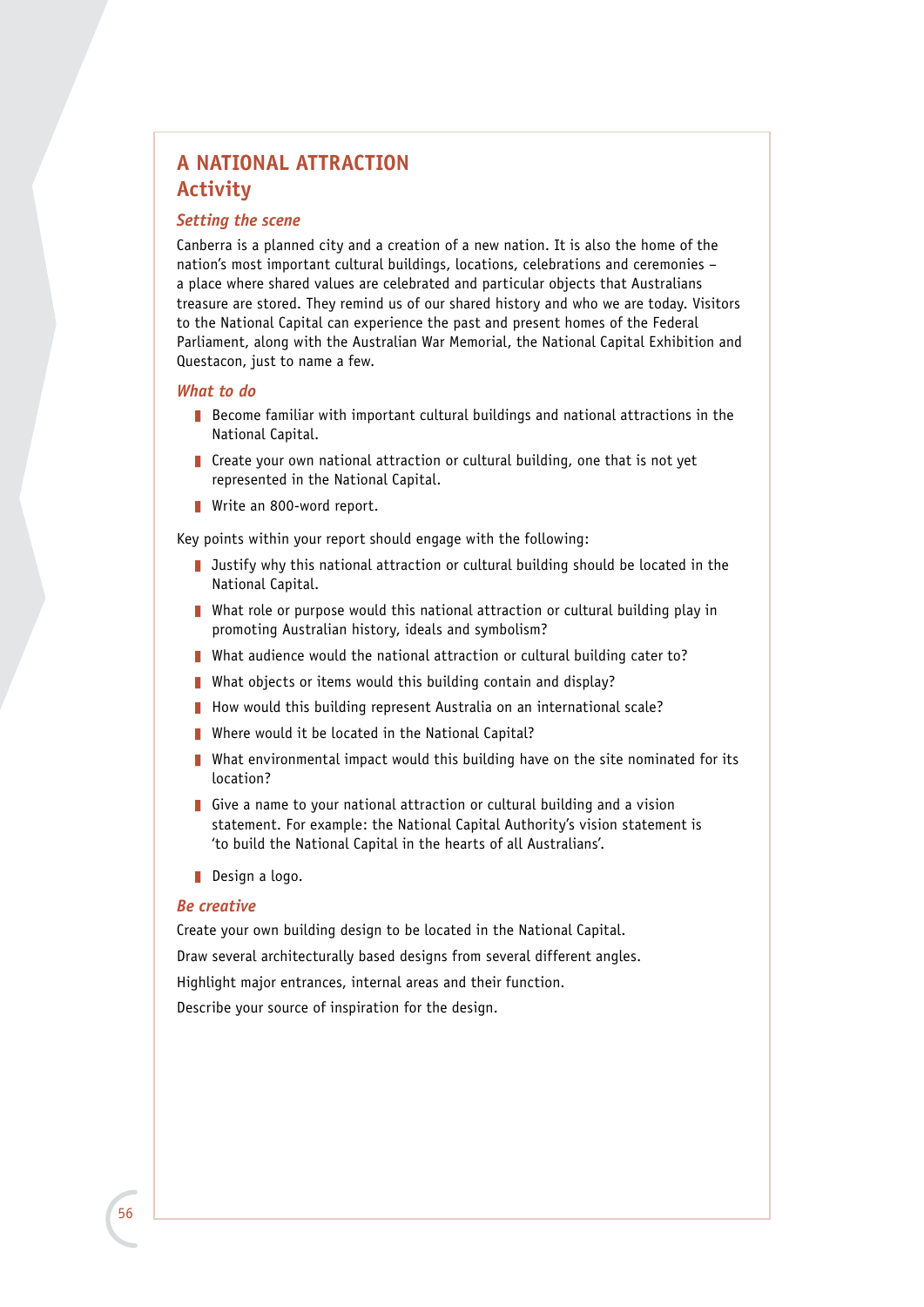# **COMMEMORATION IN THE CAPITAL Activity**

### *Setting the scene*

All cultures create objects and emblems whose purpose is to commemorate the celebration of historical moments, events, people or ideas that have meaning and value for the community at large. Commemorative works such as memorials are a physical expression of unity and beliefs within a community. As permanent objects, their strength resides in the fact that they will remain a lasting physical feature to be acknowledged by future generations. Such works, when located within a country's capital city, have a special 'national significance'. Canberra's memorials inform current and future generations of the values held by the Australian community at particular points in time.

### **Use the COMMEMORATION IN THE CAPITAL map to complete the following activity.**

### *What to do*

- Become familiar with *Peace Park*, near the National Library of Australia.
- Become familiar with Peace Parks located around the world.
- **E** Create a new design for Canberra's Peace Park with commemorative ideas or events sympathetic to the surrounding landscape and scenic views.

Use these criteria for your Peace Park design:

- **E** Your design must fit within the given space indicated on the COMMEMORATION IN THE CAPITAL map.
- Alteration to the established environment should be minimal.
- $\blacksquare$  Include symbols and words of peace.
- I Incorporate a recreational area and quiet spaces for reflection.
- $\blacksquare$  Cater for access by people with disabilities and the elderly.
- **Consider how your design can relate to significant events in Australian history as** symbols that all Australians can relate to.

### *Be creative*

Once you have completed your design for Peace Park, create a multimedia presentation which showcases your achievement.